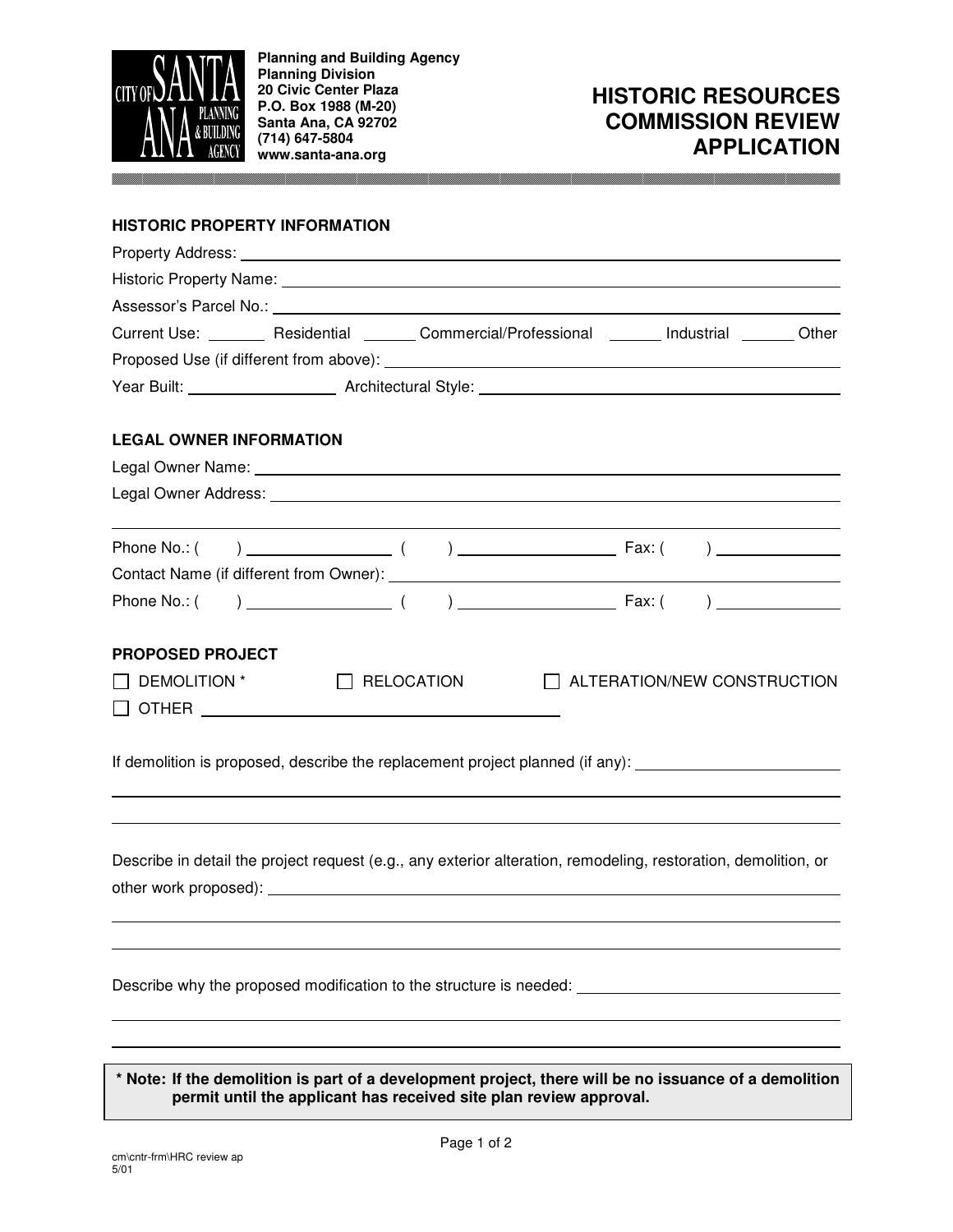#### **UNDERSTANDING AND AFFIDAVIT**

I CERTIFY under penalty of perjury, that the statements and answers contained herein and any other information herewith submitted as part of this application are in all respects true and correct to the best of my knowledge and belief.

| <b>Applicant Signature</b> | ⊃ate |  |
|----------------------------|------|--|
|                            |      |  |

Legal Owner Signature Date

NOTE: An agent may sign for the property owner if a certificate of notarized power of attorney is filed with this application.

**(To be Completed by Staff)**

Santa Ana Register No.: Accepted By: National Register: Yes \_\_\_\_\_\_\_\_ No \_\_\_\_\_\_\_\_\_\_ Date Accepted:

| Accepted By:       |  |
|--------------------|--|
| Date Accepted:     |  |
| HRC No.:           |  |
| Historic Category: |  |